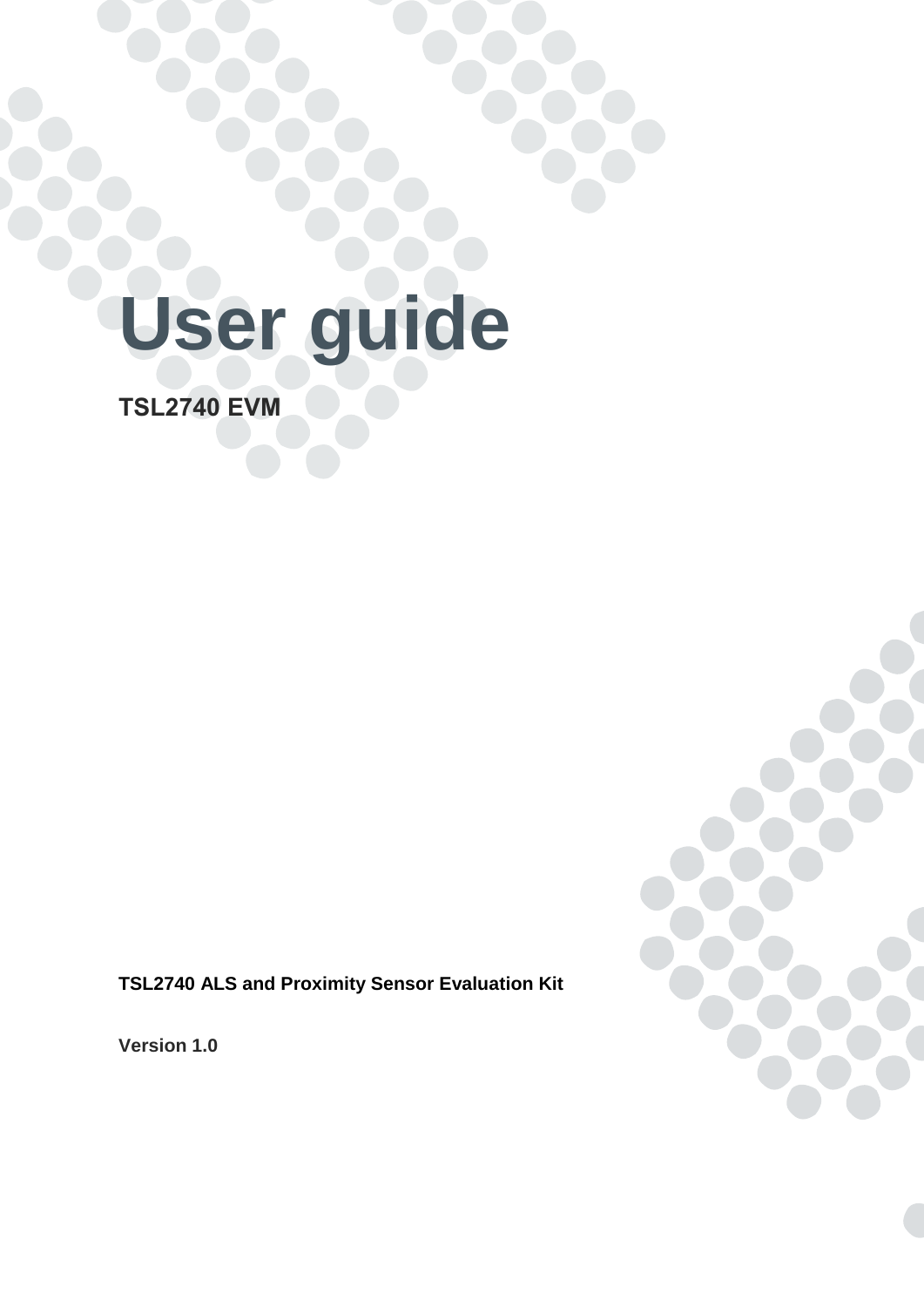

# **Contents**

| 1              |  |
|----------------|--|
| 1.1            |  |
| $\overline{2}$ |  |
| 3              |  |
| $\overline{4}$ |  |
| 4.1            |  |
| 4.2            |  |
| 4.3            |  |
| 4.4            |  |
| 4.5            |  |
| 4.6            |  |
| 4.7            |  |
| 4.8            |  |
| 5              |  |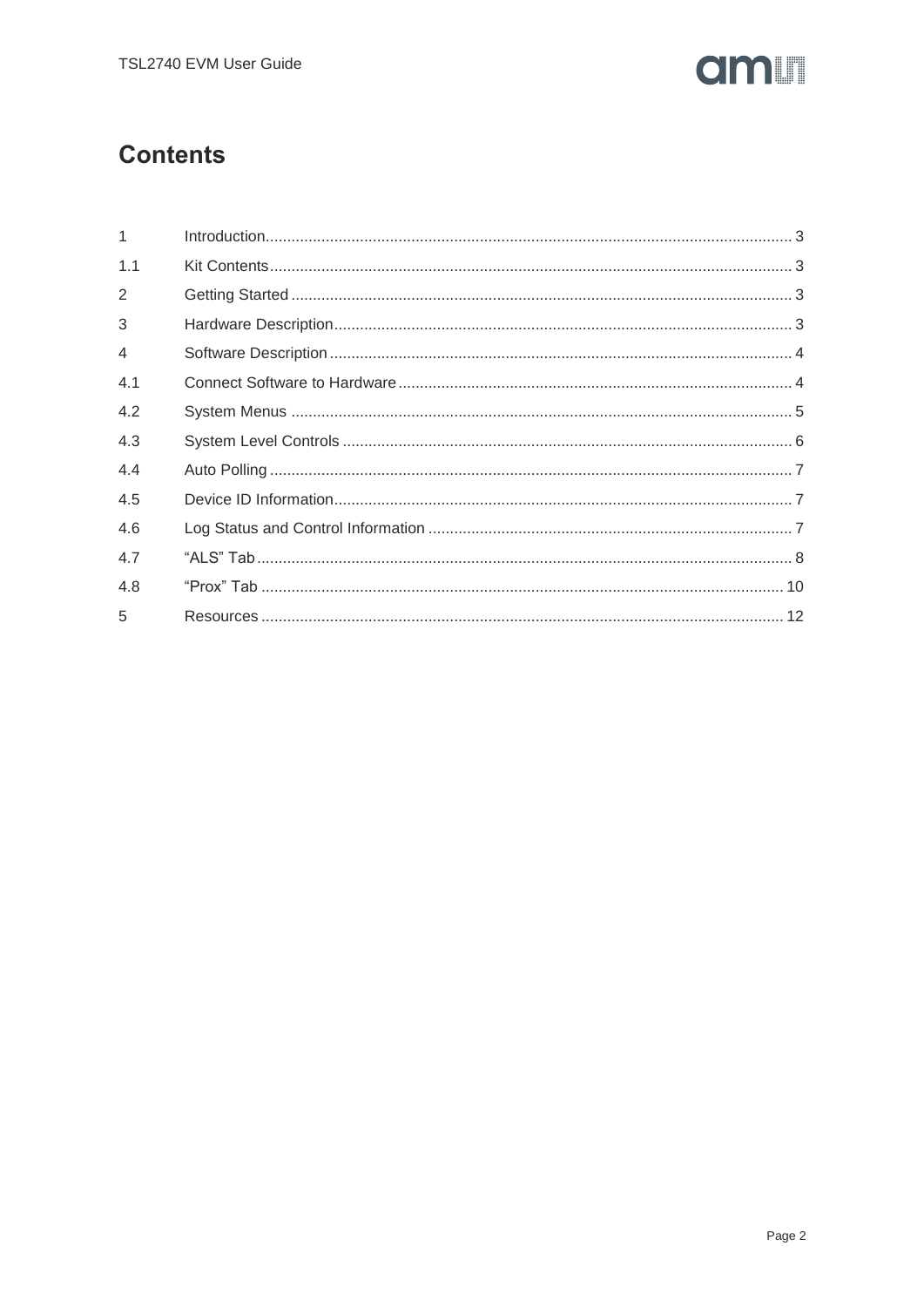

#### <span id="page-2-0"></span>**1 Introduction**

The TSL2740 evaluation kit comes with everything needed to evaluate the TSL2740 ALS and proximity sensor. The device features advanced digital Ambient Light Sensing (ALS) and proximity measurement.

## <span id="page-2-1"></span>**1.1 Kit Contents**

| No.            | <b>Item</b>             | <b>Description</b>                                       |
|----------------|-------------------------|----------------------------------------------------------|
|                | TSL2740 Daughter Card   | PCB with TSL2740 sensor and LED installed                |
| $\overline{2}$ |                         | EVM Controller Board V2.2 Used to communicate USB to I2C |
| 3              | USB Cable (A to Mini-B) | Connects EVM controller to PC                            |
| 4              | <b>Flash Drive</b>      | Include application installer and documents              |

**Figure 1. Evaluation Kit Contents**



# <span id="page-2-2"></span>**2 Getting Started**

The software should be installed prior to connecting any hardware to the computer. Follow the instructions found in the Quick Start Guide (QSG). This loads the required driver for the USB interface and also the device's graphical user interface (GUI).

The balance of this document identifies and describes the controls available on the GUI. In combination with the TSL2740 datasheet, the QSG and application notes available on the ams website, [www.ams.com,](http://www.ams.com/) there should be enough information to allow evaluation of the TSL2740 device.

# <span id="page-2-3"></span>**3 Hardware Description**

The hardware consists of the EVM Controller, the TSL2740 EVM daughter card, and a USB interface cable. The EVM controller board provides power and I2C communication to the daughter card through a seven pin connector. When the EVM controller is connected to the PC through USB, a green LED on the board flashes once on power up to indicate the system is getting power.

For schematics, layout and BOM information, please see the documents included with the install located in the TSL2740 EVM folder (All Programs -> ams -> TSL2740 EVM -> Documents).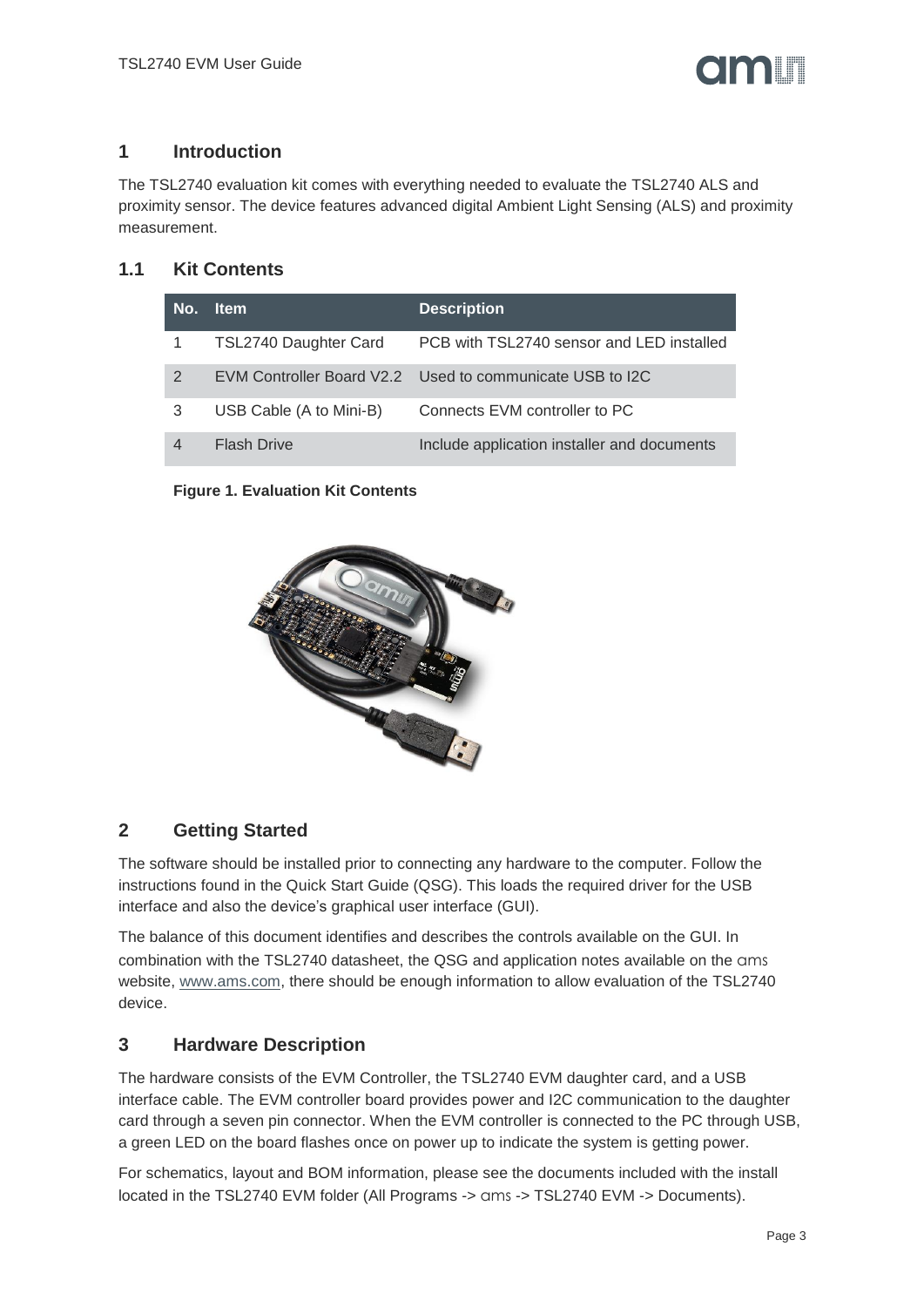#### **Figure 2. Evaluation Kit Hardware**



#### <span id="page-3-0"></span>**4 Software Description**

The main window [\(Figure 3\)](#page-3-2) contains the system menus, system level controls, device information and logging status. The ALS tab contains controls for the light sensing function and the Prox tab contains settings for the proximity function. The application polls the ALS and proximity raw data continuously and calculates the lux and prox standard deviation values.

#### <span id="page-3-2"></span>**Figure 3. Software Main Window**



#### <span id="page-3-1"></span>**4.1 Connect Software to Hardware**

On startup, the software automatically connects to the hardware. On successful initialization, the software displays a main window, containing controls pertinent to the connected device. If the software detects an error, an error window appears. If "Device not found or is unsupported" appears, verify the correct daughterboard is properly connected to the EVM controller board. If "Cannot connect to EVM board" appears, verify the USB cable is connected. When the EVM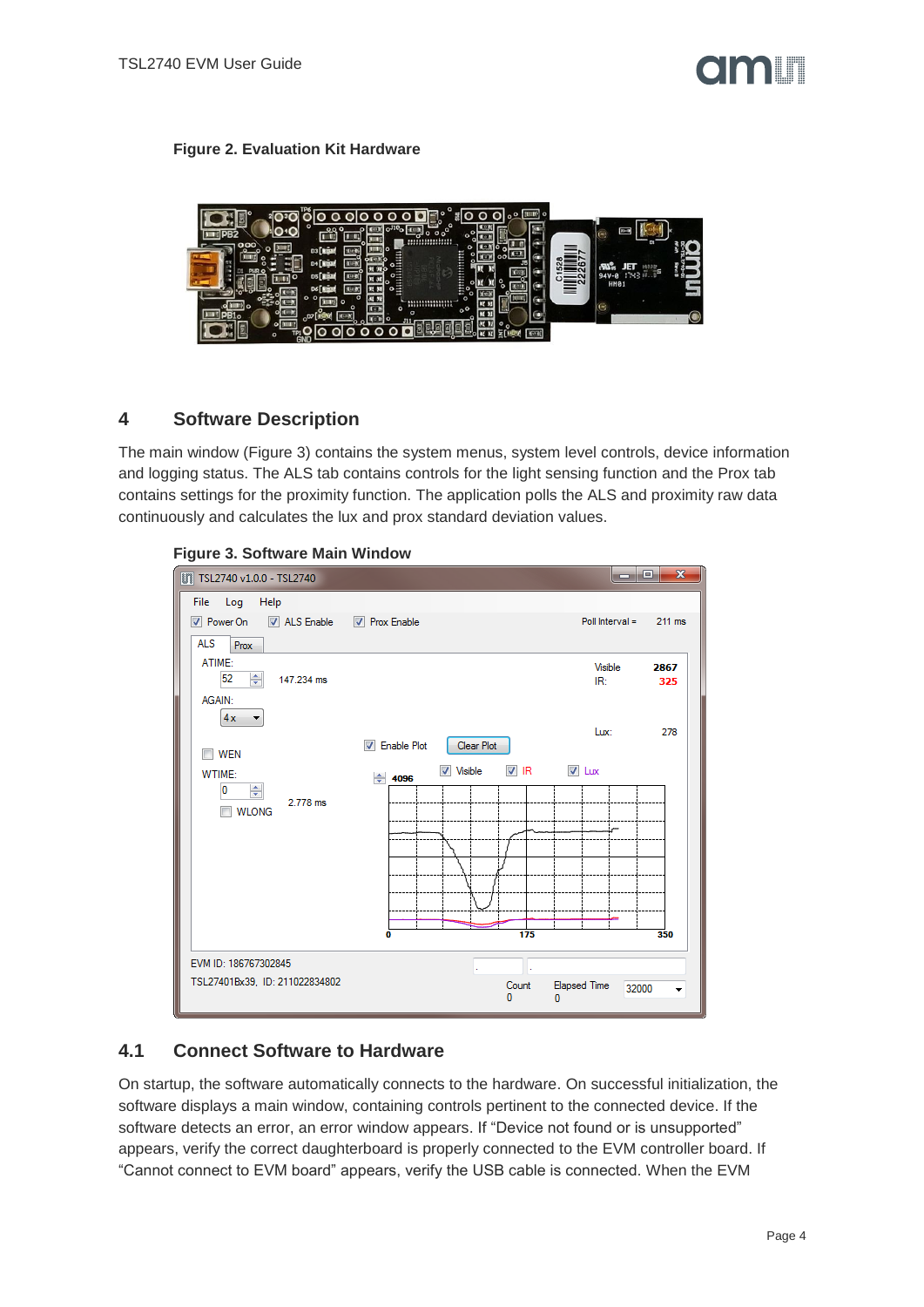controller board is connected to the USB, a green LED on the board flashes once on power up to indicate the USB cable is connected and providing power to the system.

If the EVM board is disconnected from the USB bus while the program is running it displays an error message and then terminates. Reconnect the EVM board and restart the program.

#### <span id="page-4-0"></span>**4.2 System Menus**

At the top of the window there are pull-down menus labeled "File", "Log", and "Help". The **File** menu provides basic application-level control. The **Log** menu is used to control the logging function, and the **Help** menu provides version and copyright information for the application.

## **4.2.1 File Menu**

The File menu contains the following functions:

|      | <b>Figure 4. File Menu</b> |  |
|------|----------------------------|--|
| File |                            |  |
|      | <b>Reread Registers</b>    |  |
|      | <b>Lux Coefficients</b>    |  |

Exit

The **Reread Registers** function forces the program to re-read all of the control registers from the device and display them on the screen. This does not read the output data, because those registers are continually read while the program is running.

The **Lux Coefficients** menu allows the user to Display, Load or Save the lux coefficients used to calculate lux. See *[ALS Lux Coefficients](#page-7-1)* section for more details.

Click on the **Exit** command to close the main window and terminate the application. Any unsaved log data is cleared from memory. The application can also be close by clicking the red "X" in the upper right hand corner.

# **4.2.2 Log Menu**

The Log menu is used to control the logging function and to save the log data to a file. Log data is accumulated in memory until it is discarded or written to a data file.

| <b>Figure 5. Log Menu</b> |  |  |
|---------------------------|--|--|
|                           |  |  |

| Log |                      |
|-----|----------------------|
|     | <b>Start Logging</b> |
|     | <b>Stop Logging</b>  |
|     | Log a Single Entry   |
|     | Clear Log            |
|     | Save Log             |

Click **Start Logging** to start the logging function. Each time the program polls the output information from the device, it creates a new log entry showing the raw data values, the values of various control registers, and the values entered by the user into the text fields near the bottom right corner of the window.

Click **Stop Logging** to stop the logging function. Once logging is stopped, the data can be written to a file, or the user can continue collecting additional data by clicking **Start Logging** again.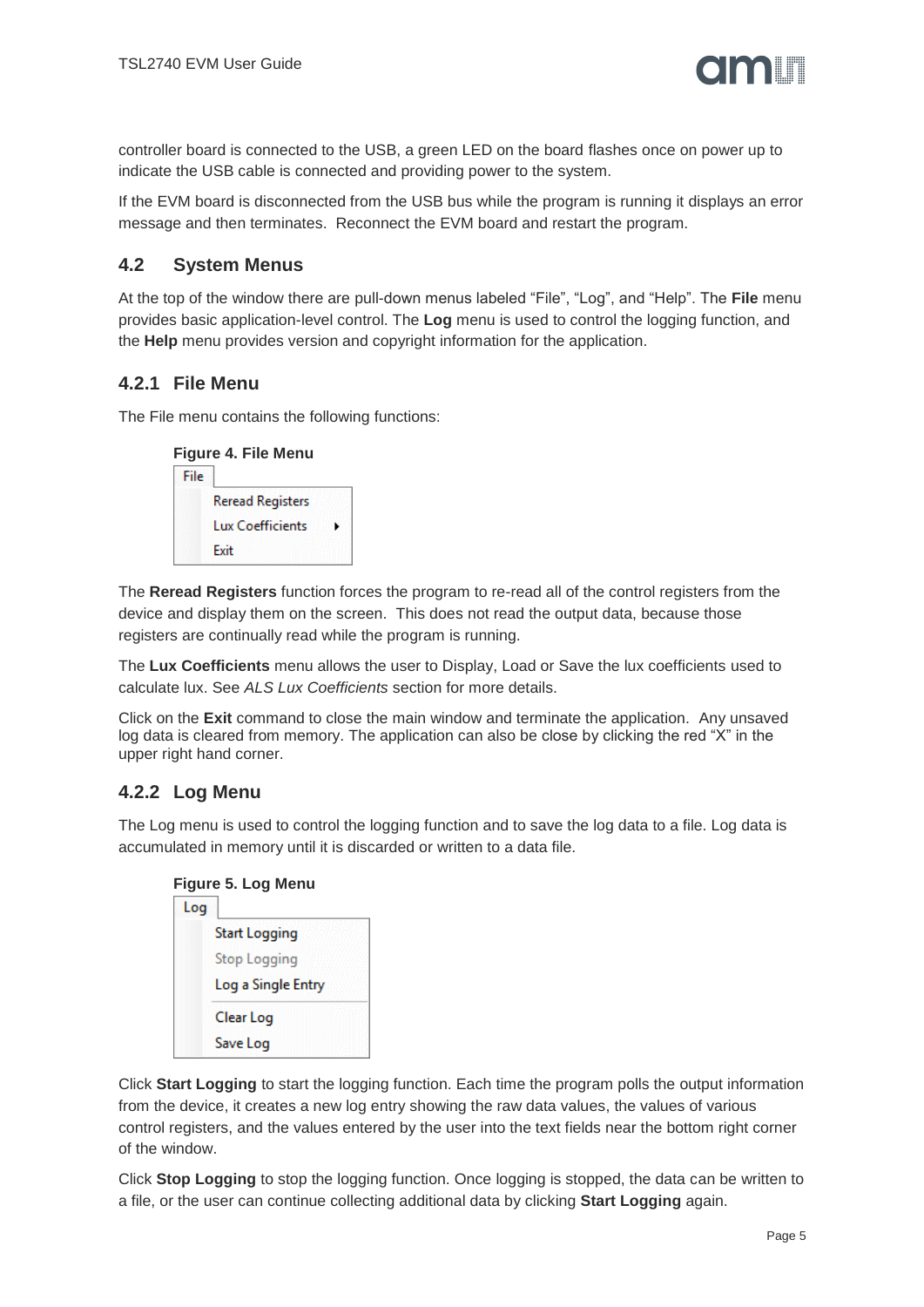

The **Log a Single Entry** command causes logging to start, collect one single entry, and immediately stop again. This function is not available when logging is already running.

Click **Clear Log** to discard any data that has already been collected. If there is data in memory, which has not been saved to disk, this function displays a prompt asking to verify it is OK to discard the data. If the log is running when this function is clicked, the log continues running after the existing data is discarded.

Click **Save Log** to save the collected log data to a csv file. This stops the logging function, if it is active, and displays a file dialog box to specify where to store the logged data. The default file name is described in the *[Log Status and Control Information](#page-6-2)* section, but the file name may be changed if desired.

#### **4.2.3 Help Menu**

The Help menu contains a single function: About.

#### **Figure 6. Help Menu**

| öΪ |
|----|

<span id="page-5-1"></span>The **About** function displays a dialog box [\(Figure 7\)](#page-5-1) showing the version and copyright information for the application and library. Click the **OK** button to close this window and continue.

#### **Figure 7. About Widow**

| About TSL2740 |                                                                                                                                                                                                           | 33 |
|---------------|-----------------------------------------------------------------------------------------------------------------------------------------------------------------------------------------------------------|----|
|               | <b>TSL2740</b>                                                                                                                                                                                            |    |
|               | Version 1.0.0.0                                                                                                                                                                                           |    |
|               | Copyright <sup>@</sup> ams AG                                                                                                                                                                             |    |
|               | ams<br>GUI for TSL2740<br>This program is provided AS IS with NO<br>WARRANTY OF ANY KIND, INCLUDING THE<br>WARRANTY OF DESIGN, MERCHANTABILITY<br>AND FITNESS FOR A PARTICULAR PURPOSE.<br>-------------- |    |
|               | ок                                                                                                                                                                                                        |    |

#### <span id="page-5-0"></span>**4.3 System Level Controls**

Immediately below the top menu bar there are checkboxes used to control the system level functions of the TSL2740 device.

The **Power-On** checkbox controls the PON function of the TSL2740. When this box is checked, the power is on and the device can operate. When this box is unchecked, the power is off and the device does not operate (The control registers can still be written, but the device does not function).

The **ALS Enable** checkbox controls the AEN function of the TSL2740. When this box is checked, the device collects and report ALS data as programmed. When this box is unchecked, the ALS functions do not operate.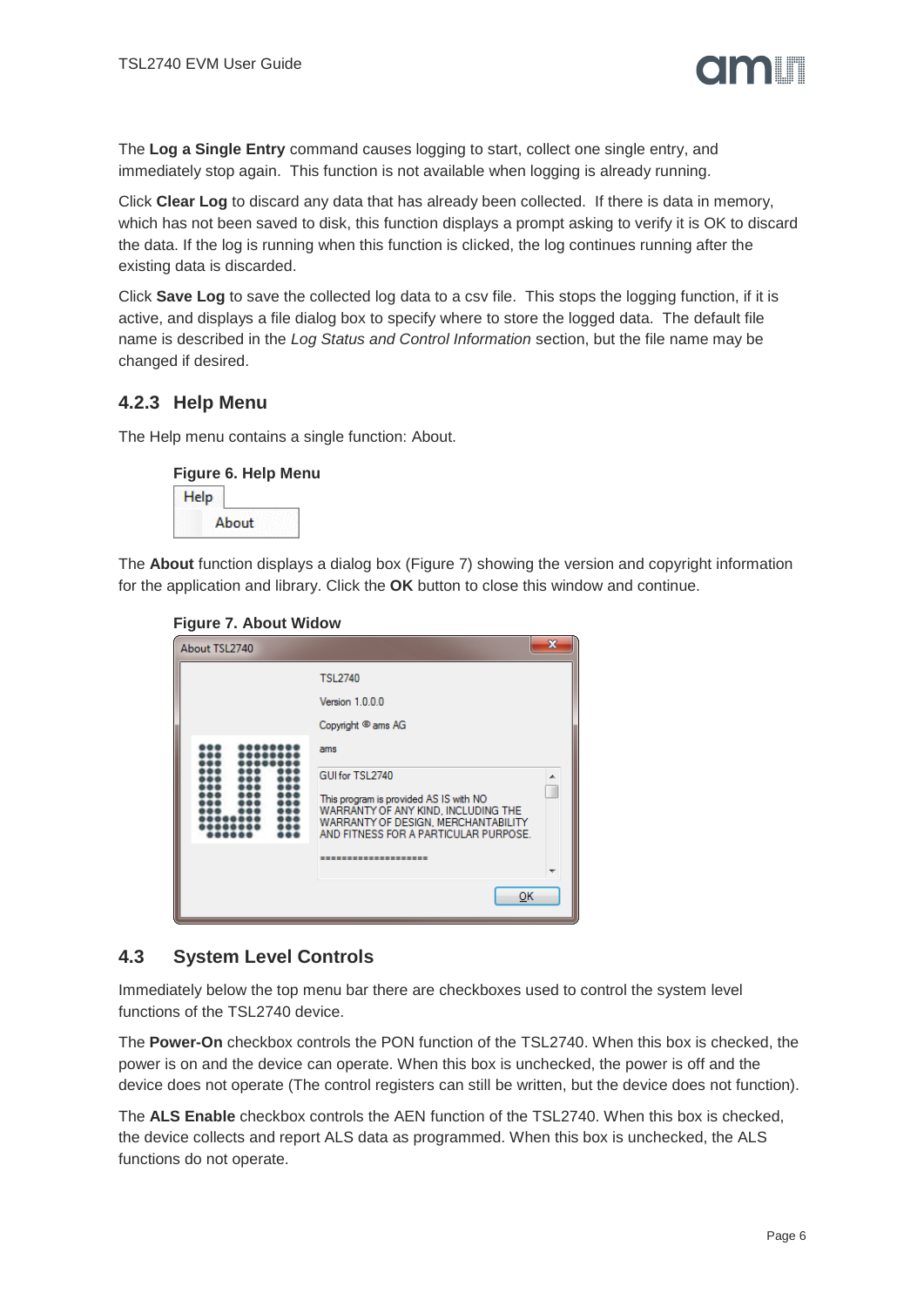

The **Prox Enable** checkbox controls the PEN function of the TSL2740. Proximity detection is enabled when this box is checked or disabled when unchecked.

#### <span id="page-6-0"></span>**4.4 Auto Polling**

The application automatically polls the TSL2740 raw data of ALS and Prox if enabled. The **Poll Interval** displays the time between reads of the device.

#### <span id="page-6-1"></span>**4.5 Device ID Information**

The lower left corner of the window displays the ID number of the EVM Controller board, identifies the device being used and displays the ID of the device.

#### <span id="page-6-2"></span>**4.6 Log Status and Control Information**

The lower right corner of the window contains status information and controls for the logging function:

#### **Figure 8. Logging Status**



This section contains text boxes that are stored in the log file data and used to build the file name for the log file. If the data in these fields are changed, the new values are stored with any new data logged. The default log file name is based on these values at the time the log file is written. If nothing is entered in these boxes they default to a period (".").

#### **Sample default file name:**

```
TSL2740_1-2-3_Log_HH_MM_SS.csv
```
- From Application

- From User Input

The **Count** value displayed is a count of the number of samples currently in the log buffer.

The **Elapsed Time** value indicates the elapsed time since data logging was started.

The final field in this section controls the number of log samples to collect and then automatically stop and save the log data. Once the count of the log entries reaches the amount shown in this field, the program stops logging and pops up a window asking for a file name to save the collected data. After saving the collected data the log is cleared and the count is set back to zero.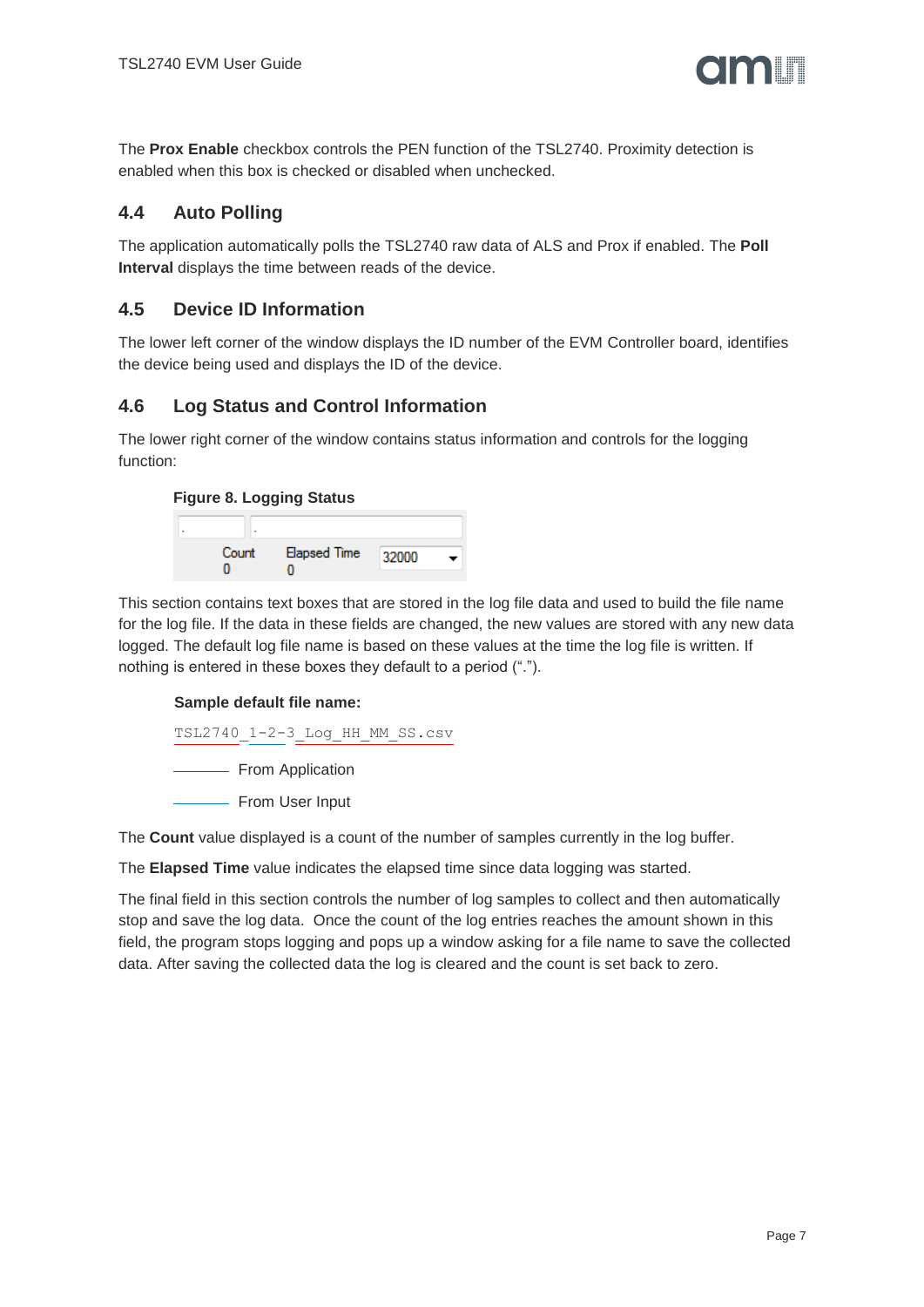

# <span id="page-7-0"></span>**4.7 "ALS" Tab**

The main portion of the screen contains a tab labeled ALS. The controls in this tab are divided into 3 sections, each performing a separate function.



#### **4.7.1 ALS Controls**

The left side of the ALS tab contains controls to set various ALS settings.

The **ATIME** control sets the time of the ALS integration. ATIME can be adjusted in 2.778ms steps. The values range from ATIME =  $0$  (2.778ms) to ATIME = 255 (711.168ms).

The **AGAIN** control is a pulldown menu which sets the analog gain of the ALS sensor. The values available are 1x, 4x, 16x, and 64x.

The **WEN** checkbox controls the ALS Wait feature. When this box is checked, the values for WTIME and WLONG are used to determine the time between ALS cycles. When this box is unchecked, there is no wait period between ALS cycles and the values of WTIME and WLONG are ignored.

The **WTIME** control sets the time to wait between ALS cycles. WTIME can be adjusted in 2.778ms steps. The values range from WTIME =  $0$  (2.778ms) to WTIME = 255 (711.168ms).

The **WLONG** checkbox controls sets the WTIME factor. When this box is checked, the wait time between ALS cycles is extended by a factor of 12x.

# <span id="page-7-1"></span>**4.7.2 ALS Lux Coefficients**

The TSL2740 ALS supplies information that is used to calculate Lux (unit of illumination). The Lux equation for the TSL2740 uses a combination of data from the sensor and various coefficients to calculate the Lux value. The software is pre-configured with coefficients for an open-air configuration. When the sensor is placed behind glass, different coefficients should be loaded into the software to update the Lux equation. The coefficients can be loaded or saved to an XML file using the File menu. To ensure the proper XML format first save the current coefficients using **File** >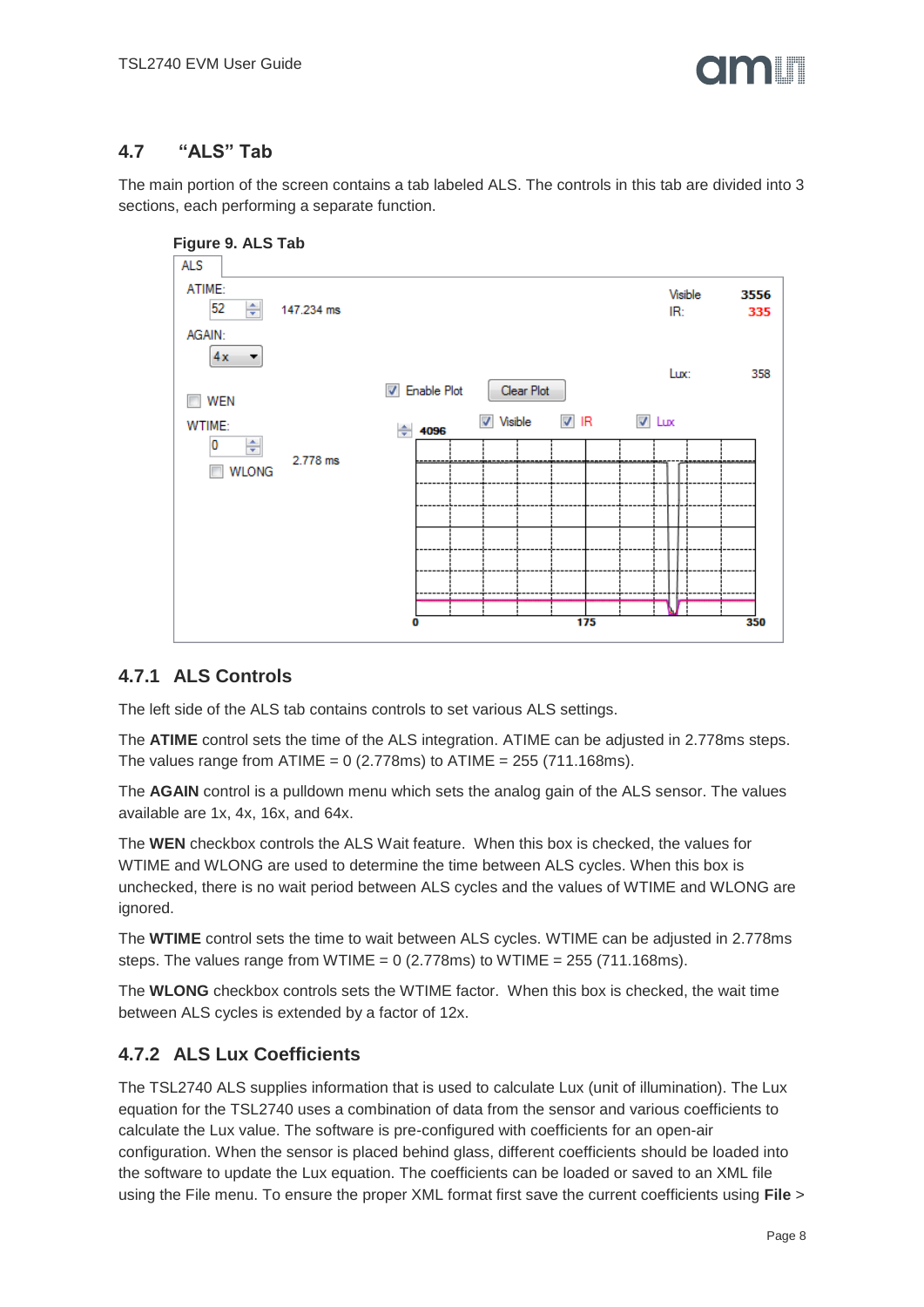

**Lux Coefficients** > **Save**. Once the file is saved located the XML file created and edit with a text editor such as notepad to change the coefficients. Then go to **File** > **Lux Coefficients** > **Load** and select the XML file that was updated.

The software can also automatically load new coefficients upon starting the GUI. To do this save the XML file as **TSL2740\_luxeq.xml** in the system documents directory

(**%USERPROFILE%\Documents**, also known as **My Documents**). Then restart the GUI and see a dialog appear with the new coefficients displayed.

If you are experiencing trouble loading new coefficients, this may indicate a problem with the file format. The XML file must contain all the required Lux equation elements to be loaded. The format of the file follows the standard XML format and is as follows:

```
<?xml version="1.0" encoding="utf-8"?>
<!-- Device:TSL2740 Saved:12/11/2017 4:12:30 PM -->
<luxeq>
   <eq_values>
     <coef name="DGF" value="58.514" />
     <coef name="CoefB" value="0.202" />
     <coef name="CoefC" value="0.893" />
     <coef name="CoefD" value="0.147" />
   </eq_values>
</luxeq>
```
## **4.7.3 ALS Output Data**

The top right corner of the ALS tab displays the output data. This data is continuously read. The polling interval is shown above the tab.

- **Visible** displays the data counts for the Visible channel
- **IR** displays the data counts for the IR channel
- **Lux** displays the calculated lux based upon the channel counts and lux coefficients

# **4.7.4 ALS Data Plot**

The remaining portion of the ALS tab is used to display a running plot of the collected ALS values and calculated Lux. The last 350 values are collected and plotted on the graph. As additional values are added, the old values will be deleted from the left side of the graph. To start the plotting function, check the **Enable Plot** checkbox and select the **Visible**, **IR**, or **Lux** checkbox.



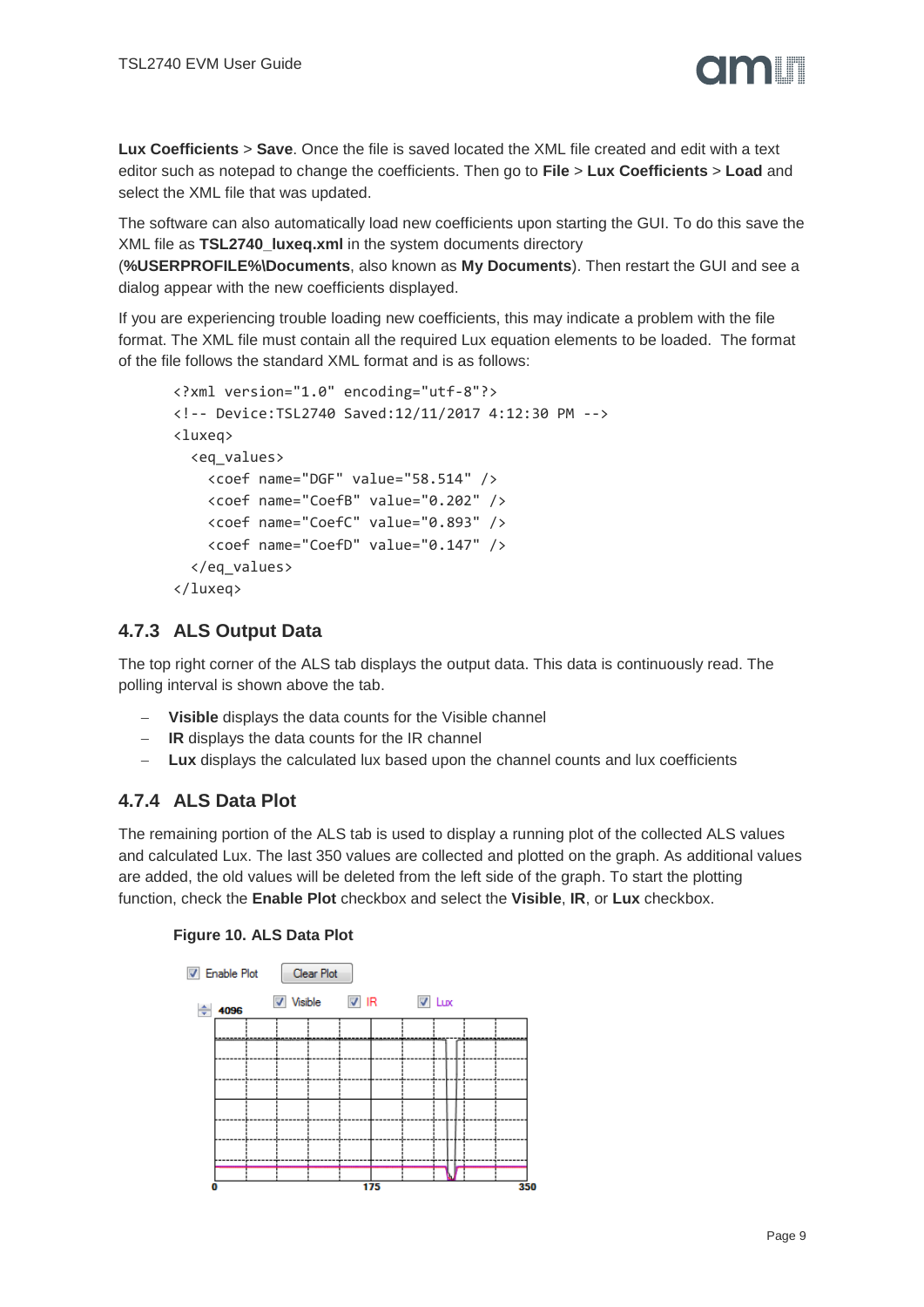

The scale of the Y-axis of the plot can be adjusted by clicking on the small up and down arrows at the top left corner of the plot. The scale can be set to any power of 2 from 64 through 65536.

Click the **Clear Plot** button to discard the current data and continue plotting the new data. Note if the Clear Plot button is clicked while the plot is disabled, the data is discarded, but the actual plot will not be updated until the plot function is re-enabled.

#### <span id="page-9-0"></span>**4.8 "Prox" Tab**

The main portion of the screen contains a tab labeled Prox. The controls in this tab are divided into 3 sections, each performing a separate function.

| Figure 11. Prox Tab                     |                      |            |            |     |        |    |     |
|-----------------------------------------|----------------------|------------|------------|-----|--------|----|-----|
| Prox                                    |                      |            |            |     |        |    |     |
| PPULSE: 17<br>슦<br>18 pulses            |                      |            |            |     | PDATA: | 12 |     |
| PPULSE_LEN:<br>$16 \mu s$ $\sim$        |                      |            |            |     | StDev: | 1  |     |
| PGAIN:<br>4x<br>▼                       |                      |            |            |     |        |    |     |
| ÷<br>PLDRIVE:<br>16                     | <b>V</b> Enable Plot |            | Clear Plot |     |        |    |     |
| 102 mA                                  |                      |            |            |     |        |    |     |
| ÷                                       | 256                  |            |            |     |        |    |     |
| <b>HW Prox</b><br>Disable<br>Averaging: |                      |            |            |     |        |    |     |
| PRATE: 31<br>슦<br>2784 us               |                      |            |            |     |        |    |     |
| Prox Cycle Time: 2.784 ms               |                      |            |            |     |        |    |     |
|                                         |                      |            |            |     |        |    |     |
| Cal<br>÷<br>POFFSET: -1                 |                      | lmahajanan |            | 175 |        |    | 350 |
|                                         |                      |            |            |     |        |    |     |

#### **4.8.1 Prox Controls**

The left side of the Prox tab contains controls to set various Prox settings.

The **PPULSE** controls the number of pulses used for each prox cycle. The number of pulses is the PPULSE value plus 1 and is displayed immediately to the right of the box.

The **PPULSE\_LEN** control sets the width of the IR LED pulses within the proximity cycle. Longer pulses result in increased proximity range and typically result in less electrical noise generated in the analog front end.

The **PGAIN** control is a pulldown menu that lets you select the analog gain of the proximity IR sensor. The values that can be chosen are 1x, 2x, 4x and 8x.

The **PLDRIVE** control sets the drive strength of the external IR LED current. The LED current value is (PLDRIVE +1) \* 6mA but the actual current through LED is factory trimmed to normalize IR intensity. The values range from PLDRIVE =  $0$  (6mA) to PLDRIVE = 31 (192mA).

The **HW Prox Averaging** control is a pulldown menu that defines the number of ADC samples collected and averaged during a cycle. The values range from 0 (Disabled) to 7 (128 samples) where each value is the exponent of 2 (2value).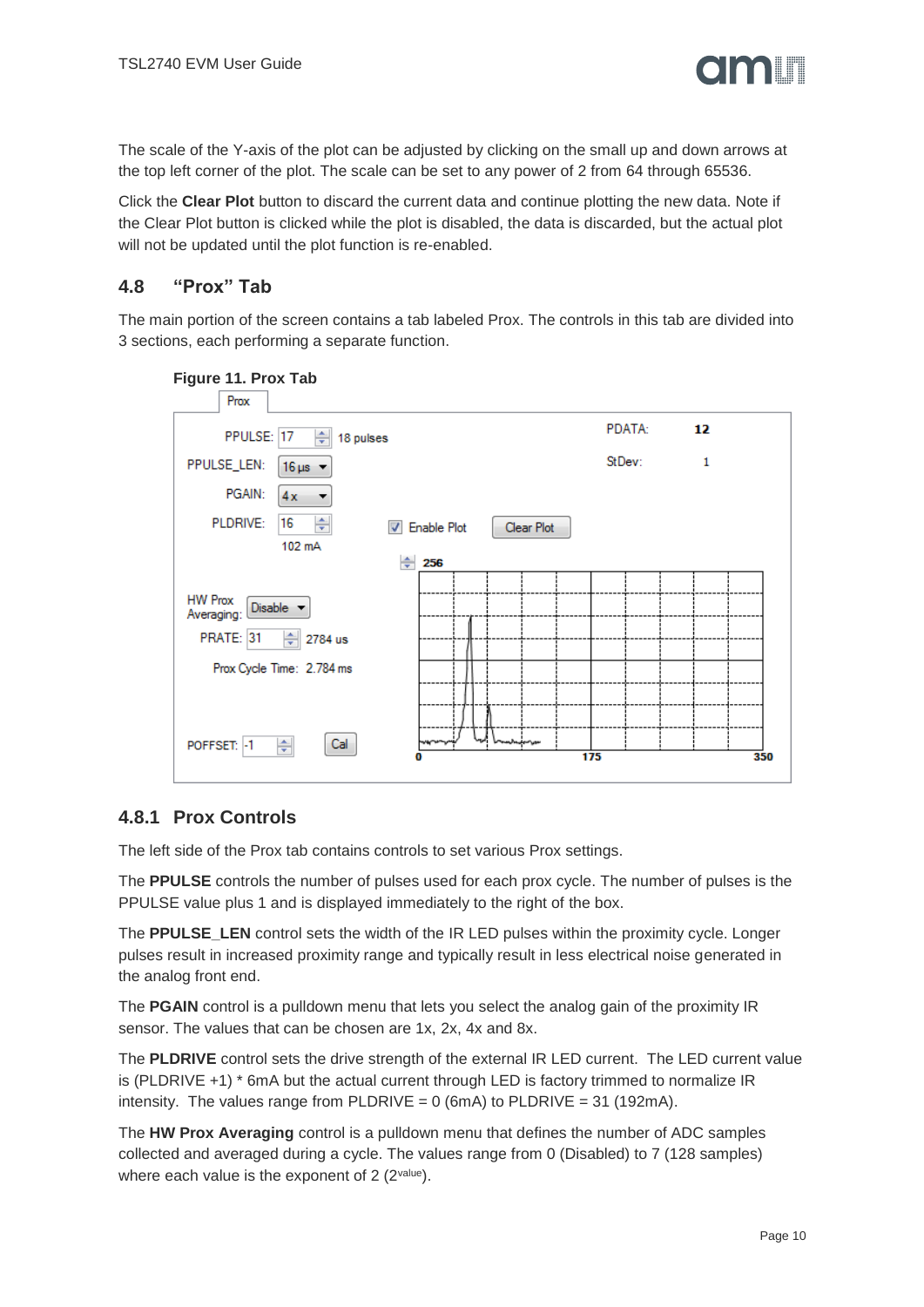

The **PRATE** controls sets the duration of a single prox sample. The time is equal to (PRATE +1) \* 87us, with a range from PRATE =  $0$  (87us) to PRATE = 255 (22.272ms). If HW Prox Averaging is set then the total prox cycle time is multiplied by the number of samples to average.

The **POFFSET** controls shift PDATA to remove crosstalk from the proximity data. The values range from -255 to 255.

The **Cal** button triggers the sensor's proximity offset calibration sequence. This function automatically selects a POFFSET to remove crosstalk from PDATA.

## **4.8.2 Prox Output Data**

The top right corner of the Prox tab displays the output data. This data is continuously read. The polling interval is shown above the tab.

- **PDATA** displays the Proximity ADC channel data counts
- **StDev** displays the calculated prox standard deviation based on the last 32 PDATA samples

#### **4.8.3 Prox Data Plot**

The remaining portion of the Prox tab is used to display a running plot of the collected PDATA values. The last 350 values are collected and plotted on the graph. As additional values are added, the old values will be deleted from the left side of the graph. To start the plotting function, check the **Enable Plot** checkbox.





The scale of the Y-axis of the plot can be adjusted by clicking on the small up and down arrows at the top left corner of the plot. The scale can be set to any power of 2 from 16 to 256.

Click the **Clear Plot** button to discard the current data and continue plotting the new data. Note if the Clear Plot button is clicked while the plot is disabled, the data is discarded, but the actual plot will not be updated until the plot function is re-enabled.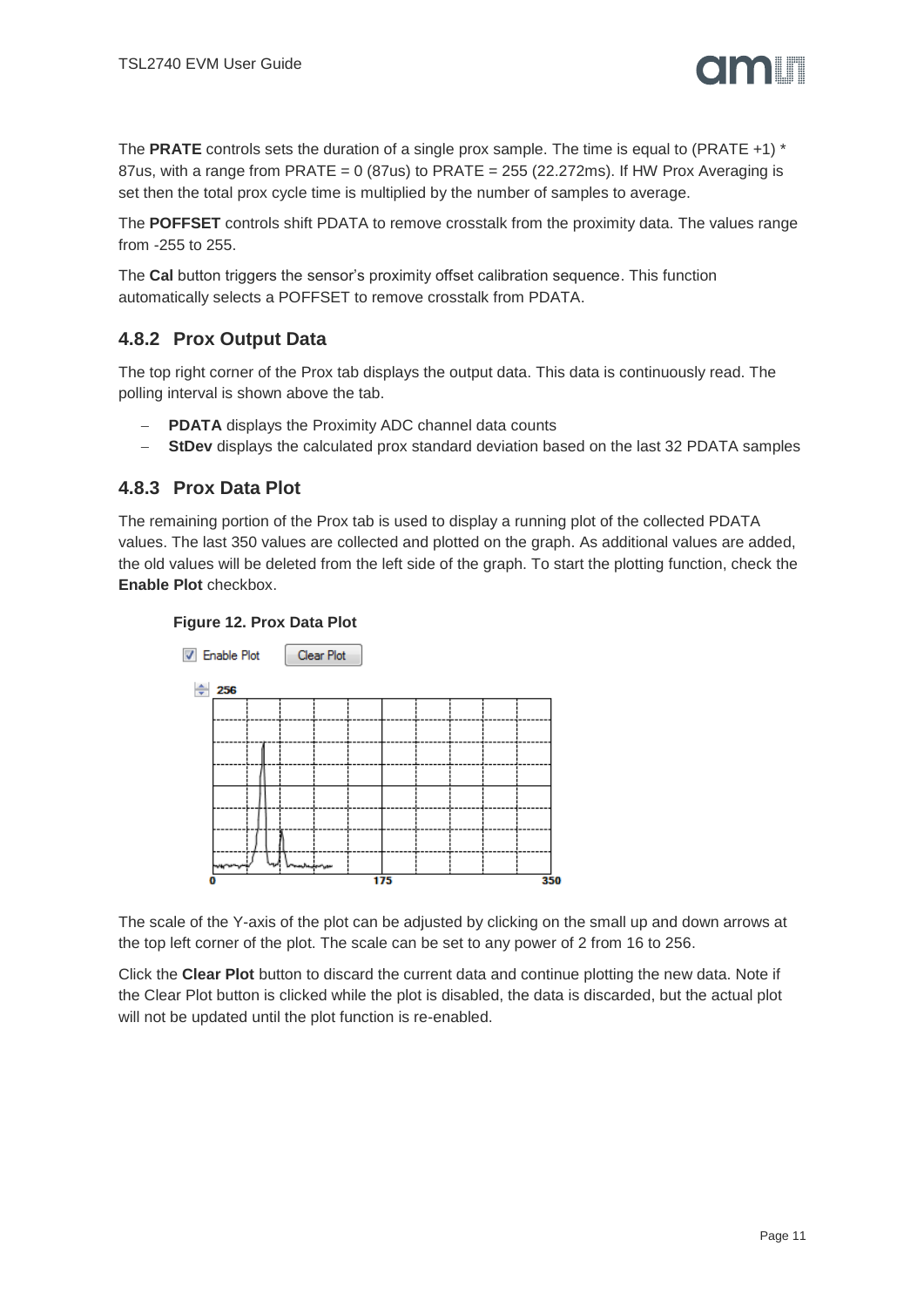

#### <span id="page-11-0"></span>**5 Resources**

For additional information regarding the TSL2740, please refer to the datasheet. For information regarding the installation of the TSL2740 EVM host application software please refer to the TSL2740 EVM Quick Start Guide.

Designer's Notebooks dealing with various aspects of optical measurement and optical measurement applications are available. All content is available on the ams website [www.ams.com.](http://www.ams.com/)

#### **Addition Resources:**

- TSL2740 Datasheet
- TSL2740 EVM Quick Start Guide (QSG)
- TSL2740 EVM User's Guide (this document)
- TSL2740 EVM Schematic and Layout